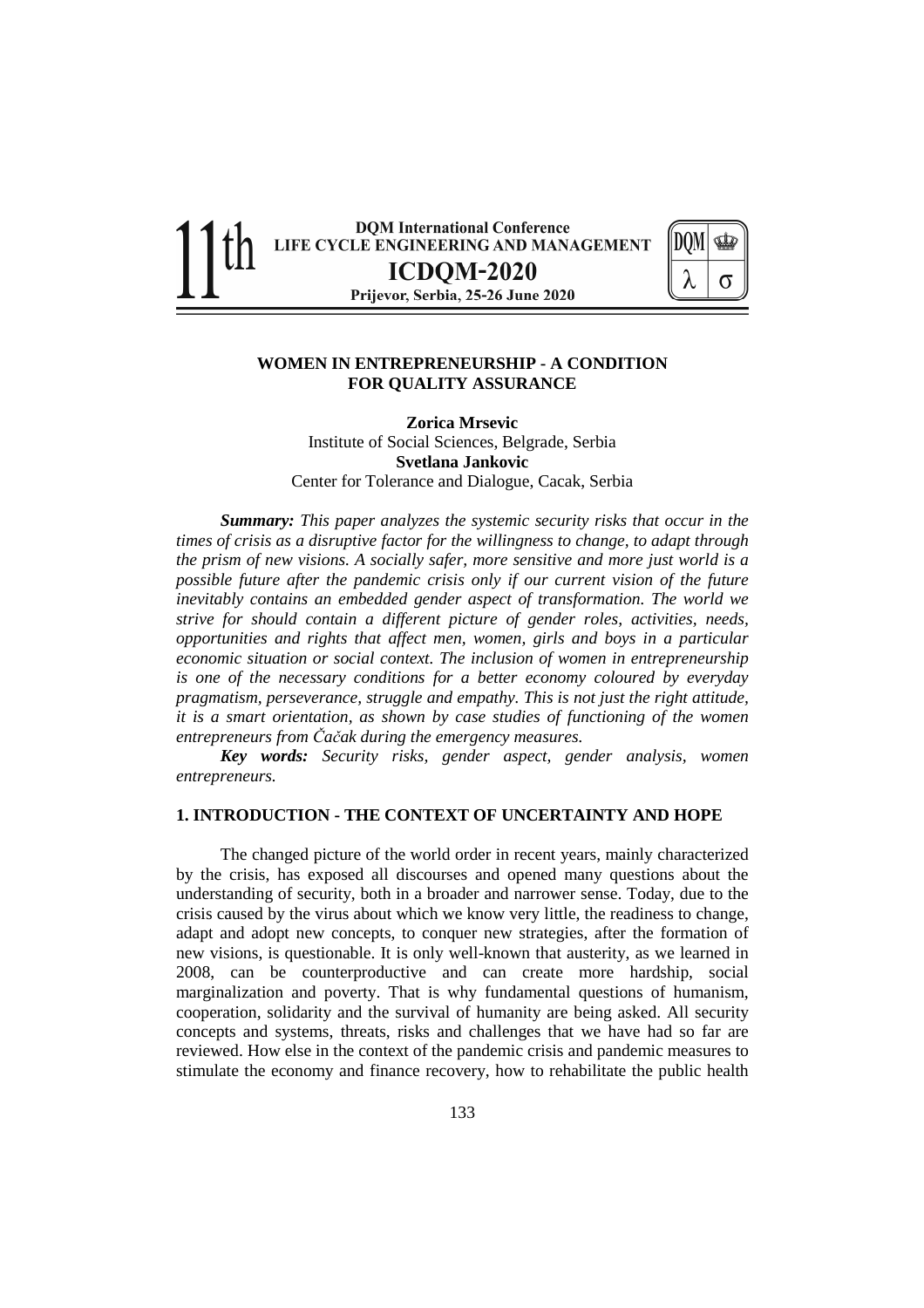sector, how to fight unemployment and poverty, how to use this unfortunate situation to make our country and system socially safer, more sensitive and fairer? Will democracy be in jeopardy and globalization be demonized as the main culprit for the spread of COVID-19?

Maybe that is why this time of crisis is a suitable moment, above all, for the progressive, left, social-democratic forces, to return, to be reactivated, where they stopped, in the protection of just socio-political systems, social justice and solidarity. They should take the lead in launching ambitious and bold recovery plans and thus rehabilitate strategic commitments, for a post-pandemic economic order, at all levels<sup>1</sup>. It can be e.g. shape a fair feminist economy through progressive taxation, gender budgeting, corporate responsibility, progressive public services, social protection, a fair balance between work and private life, the recognition and distribution of unpaid care work<sup>2</sup>.

### **2. GENDER ASPECTS OF PANDEMIC SECURITY RISKS**

Globalization creates systemic risks that are intensified in times of crisis such as a pandemic. The general increase in risks that affects women more than men, are a special pandemic hunger, violation of human rights disproportionate to the needs for protection against infection, the position of the elderly and their chances of survival, an increase in violence against women, a noticeable daily increase in workload for women and higher engagement of women in the riskiest jobs. But never before, as the case is now, has the fact that every life does not have the same value been expressed with calm shamelessness, warns the French writer Michel Houellebecq.<sup>3</sup>

The burden of the corona epidemic virus and the measures taken in the state of emergency have been carried out to a much greater extent by women than men. They make up the majority in the sectors that were "at the forefront": health, trade, hygiene, but at the same time, in most cases, they carried a greater burden of housework, unpaid work, one in which they have been present for decades, more than men, and now with additional responsibilities for caring for family members, especially the elderly, children and their school obligations. In 70% of the cases, these jobs are performed by women.<sup>4</sup> Since the lockout of Coronavirus began, the police, women's shelters and NGOs have reported an increase in domestic violence, especially violence against women. The pandemic revealed how serious this human rights violation is and how still this fragmentary, but illustrative fact is that only in

<sup>1</sup> Juratović J., 2020, 12. May, *EU at a crossroads,* International institute for Middle East and Balkan Studies IFEMES.

<sup>&</sup>lt;sup>2</sup> About PES Women, https://www.pes.eu/en/pes-women/.

<sup>3</sup> Uelbek M., 2020, 7. May, Everything will be the same, just a little worse. *Politics*. Transmitted from French radio *Frans enter.* 

<sup>4</sup> Stevanović M. N., 2020, 15. May, The burden of the epidemic was borne by women, *Today.*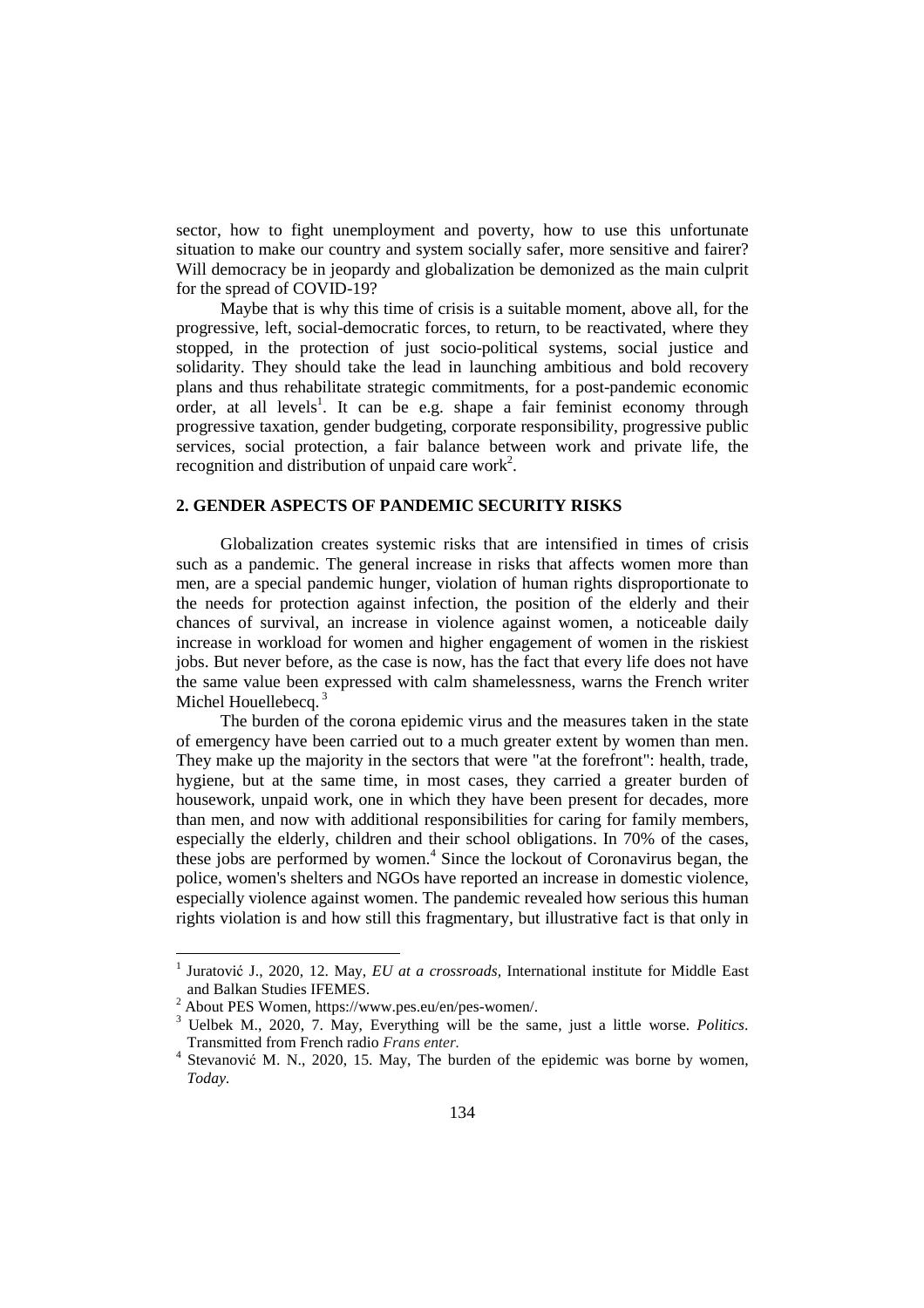the first week of the pandemic measures in Serbia, 31% of women who experienced violence lost their jobs, in the second week 55%, and in the fourth week, 92% were left without any income, according to the research by the "Athens"  $NGO<sup>5</sup>$ .

We find a gender analysis of pandemic risks in the Feminist Manifesto.<sup>6</sup> which points out that those women are among the most vulnerable groups especially those in low-paid professions. Women with young children or other domestic and caring responsibilities experience social insecurity, have lowerincomes, are more likely to be employed in part-time, low-paid precarious work, and are the first to be threatened with a loss of income. Women are also more likely to work in health, social work and other services that are now considered "necessary", making them more exposed and vulnerable to infections.

The Central and Eastern European Network for Gender Issues, in its publication on gender analysis of the pandemic, also points out that genderdisaggregated data on how COVID-19 affects women are lacking at the outset. Most of the evidence is anecdotal and extends from medical/biological explanations of male social roles and exposures such as more intense travel or more male sports. However, women are, without doubts, predominant in the health sector and the care economy (up to 70%), as well as in the informal economy, tourism, service industries such as catering, shops, and pharmaceutical industry<sup>7</sup>.

### **3. WOMEN'S ENTREPRENEURSHIP IN SERBIA**

 $\overline{a}$ 

Women entrepreneurs and owners of micro-enterprises in Serbia, as in other parts of the region, face a great threat from the cessation of money circulation, while the demand for goods and services decreases to disappearance, due to mandatory and/or recommended measures of social distancing. There has been a sharp decline in demand for products and services, especially from womendominated sectors such as catering, services, trade, factory work and tourism, which are heavily dependent on social interaction<sup>8</sup>.

UN Women, in partnership with NALED, have conducted gender analyses,<sup>9</sup> in seven different areas of business in Serbia within the project "Key Steps to

<sup>&</sup>lt;sup>5</sup> Hrnjak J. from NGO "Atina" - Women's social entrepreneurship is the right recipe for overcoming the consequences of this, but also all other crises.

<sup>&</sup>lt;sup>6</sup>They were written by members of the European feminist working groups Rosa-Luxemburg-Stiftung, who live and work throughout Europe: in Belgium, the Czech Republic, Germany, Greece, Poland, Russia, Serbia, Spain, Great Britain and Ukraine. 7

CEE Gender Network, Newsletter, 2020, 2st Quarter, Applying Gender Lens.

<sup>&</sup>lt;sup>8</sup> UN Women, 2020, Putting Women at the Forefront of COVID-19 Response in Europe and Central Asia.

<sup>&</sup>lt;sup>9</sup> Gender analysis is a critical re-examination of how differences in gender roles, activities, needs, opportunities, and rights affect men, women, girls, and boys in a particular situation or context. Gender analysis examines the relationships between women and men and their access to resources as well as the control and constraints they face with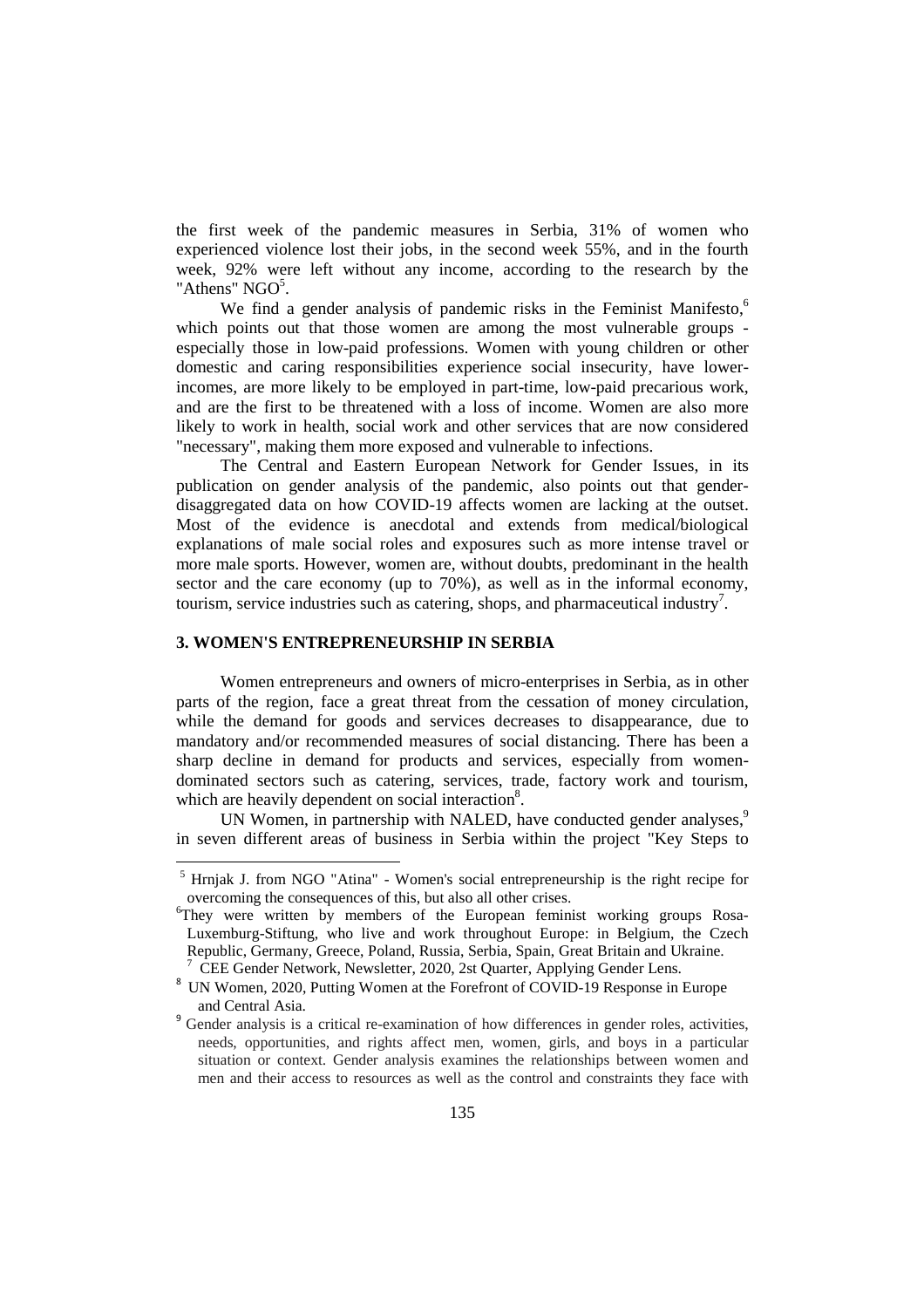Gender Equality<sup> $n10$ </sup>. Here we use excerpts from the three of such recent analyses: Gender Analysis of Small and Medium Enterprise Support Programs at the Local Level, Gender Analysis of Entrepreneurship Support Programs, and Gender Analysis of the Innovation Fund Program.

# **3.1 Gender analysis of entrepreneurship support programs unintentional indirect discrimination<sup>11</sup>**

A gender analysis of the entrepreneurship support program reveals that part of the companies owned by women that are the beneficiaries of business subsidies, in terms of the number of grant beneficiaries and the amount of funds received, are far below the level of their total participation in the economy. This means that the analyzed programs, taken together, further reduce the share of women in the economy. The key driver of this "unintentional/indirect discrimination" is the focus of the subsidy program on production, processing and export activities - sectors in which women's participation is traditionally below average. Gender impact on application evaluation criteria needs to be considered. It is specially necessary to make as much information about the implementation of the program as possible available to the public. This can result in an increased number of high-quality applications, as well as an increased participation of female candidates. It is also necessary to consider the benefits of continuity in the implementation of the programs, before a decision is made to introduce new programs and terminate the existing ones. $^{12}$ 

# **3.2 Gender analysis of small and medium enterprise support programs at the local level<sup>13</sup>**

Gender differences in the economy are recognized and addressed to some extent in the local government programs, often in self-employment, agriculture, tourism, and partly in support programs for the existing firms. The emphasis is placed on the need to use gender-responsive budgeting as a means of addressing women's economic inequalities in the local self-government budget programs. Local self-governments recognize the need to support socially excluded selfemployment groups, including Roma, rural women, young people who are not employed and people with disabilities. These calls are usually planned as part of

each other. The main goal of gender analysis is to ensure that injustices and gender-based inequalities are not exacerbated by interventions, and that, where possible, greater equality and fairness in gender relations are promoted.

<sup>&</sup>lt;sup>10</sup> UN Women, 2020, Voices of Women's Organizations on COVID-19: April 2020 Subregional Consultations.

<sup>&</sup>lt;sup>11</sup> UN Women-Naled, 2020, Key Steps to Gender Equality, Gender Analysis of Entrepreneurship Support Programs.

 $12$  Ibid.

<sup>&</sup>lt;sup>13</sup> UN Women - Naled, 2020, Key steps towards gender equality, Gender analysis of support programs for small and medium enterprises at the local level.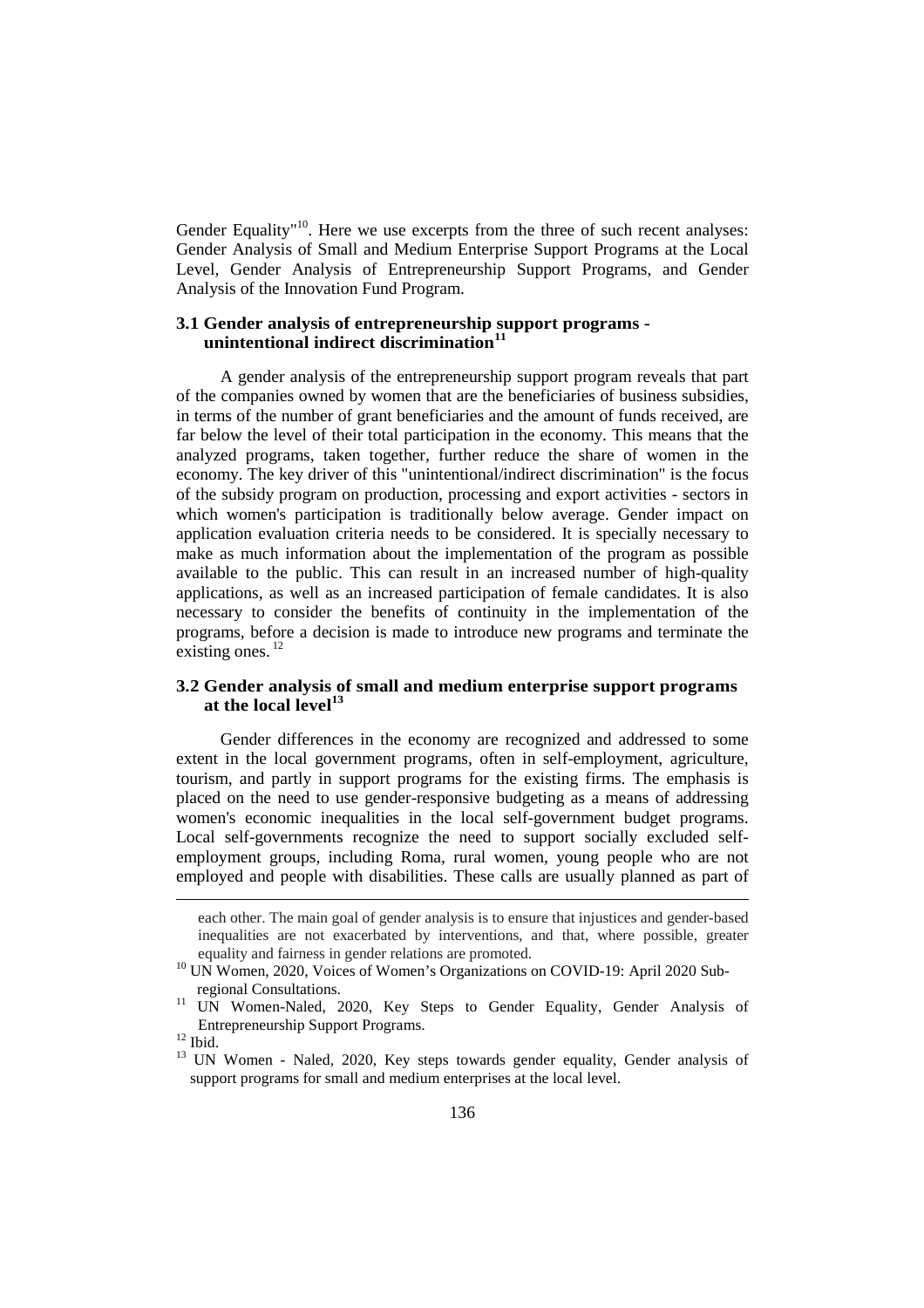local employment action plans, which are done in cooperation with the National Employment Service and are co-financed by the Government of Serbia. Although these self-employment programs are sometimes specifically targeted at vulnerable groups, application requirements, evaluation criteria and contracting procedures are such that they can result in the exclusion of an entire group of women, thus creating an additional barrier in the evaluation and contracting process.

An important aspect for local governments is the recognition of women's contribution to the local economy, by providing support to women entrepreneurs and local business owners, establishing links with women's organizations and supporting programs that offer technical assistance/business services to women entrepreneurs. Access to gender-sensitive data needs to be improved to monitor access to local-level resources offered through public calls. Also, an increased understanding and knowledge about gender gaps in the economy are needed, as well as the tools for introducing a gender perspective into the mainstream, among local government employees.

# **3.3 Gender analysis of the Innovation Fund program<sup>14</sup>**

The approach is built on universality and neglects the real effect of the program on women and men, and as a result, mini and co-financing grants<sup>15</sup> are gender blind. At the same time, the participation of women-owned companies is worryingly low in both programs and literally does not exist in the co-financing grants program. These programs disqualify smallholdings, on the grounds that applicants must be legal entities. In practice, this represents the disqualification of one part of the micro-business with above-average participation of women as their owners. The Fund should prioritize the engagement, encouragement and support of women-owned firms. Approaches to programs should be harmonized, relying on the legal authority to introduce special measures, which will benefit the underrepresented sex.

### **4. CASE STUDIES**

The case study relies on the applied comparative longitudinal case analysis of a pilot sample of successful women entrepreneurs from Čačak, a city that is considered a favourable business environment for private entrepreneurship. The first data were obtained in the focus group, which was held in Čačak on February 18, 2018. The second analysis of the same sample was done in April and May 2020, during and after the end of the declared state of emergency.

The pilot sample consists of Slavica Ilić (Unique Embroidery Art Workshop), Jelena Arsenijević (Independent service shop UNIELEKTRO, specialized service shop for electric motor repairs and maintenance of electrical

<sup>&</sup>lt;sup>14</sup> UN Women - Naled, 2020, Key steps towards gender equality, Gender analysis of the Innovation Fund program.

 $^{15}$  Ibid.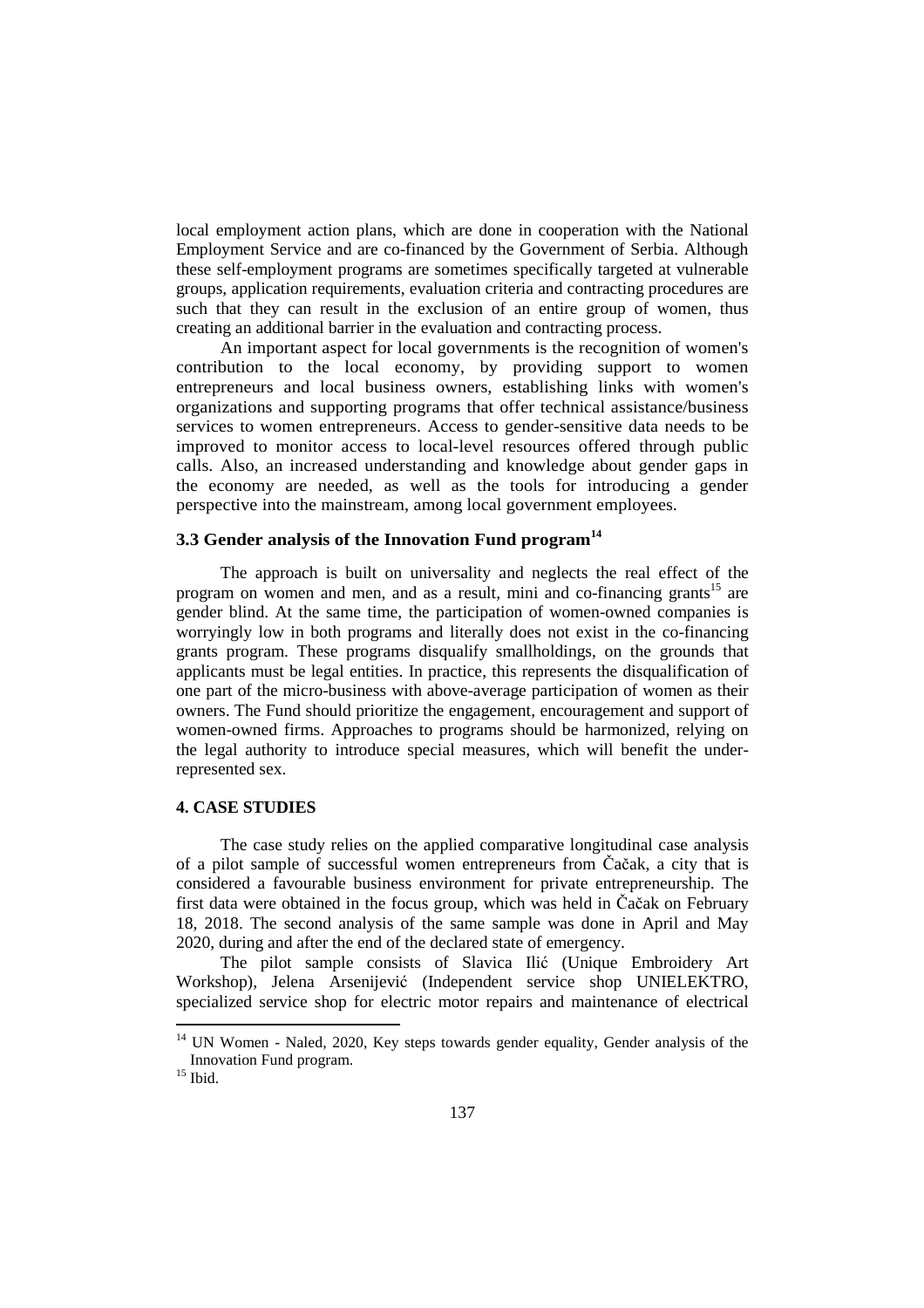devices), Dušica Živković (Trade shop ELLE 2019), Mirjana Marković (OAZA bookstore-gallery- paper mill), Zorica Selaković (Cake and cake making workshop DESSERT), Vesna Milošević (Preschool GIMNAZION), Jelena Borišić (Transport company KING TRANS) and Mila Borišić (Hairdressing parlour MILA).

Some of them didn't stop the work, nor reduced the activities, e.g. Jelena and Zaga (service) and Jelena (transport). But Zorica (cakes), Vesna (kindergarten) Slavica (embroidery), Mila (hairdresser), Mirjana (bookstore) had a big reduction in the volume of work and even a total temporary standstill. None of them planned to stop business activities, and despite the difficulties during the state of emergency, work stoppage or reduced workload, they did not fire their workers. They positively assessed the measures taken by the Government, in particular, securing the minimum wage, postponing the loan and allocating 100 euros. Those who did not work, made an inventory, generally tidied up the rooms and warehouses (Mirjana bookstore), arranged and disinfected the premises, furniture, toys, devices in the yard, yards (Vesna kindergarten).

As the main challenges, during the state of emergency, reduced workload, complete cessation of activities for about a month, from March 23 to May 4 and fear of illness (because everyone has families to return to, respect for measures by customers) are identified by Slavica (embroidery); Jelena Arsenijević and mother Zaga (service for maintenance of electrical devices) only had an increased scope of work, and apart from the application of security measures, such as the curfew, there were no changes in business except the increased quantity of work; Dušica (a shop in the centre of the city), took over the job from the retired owner, and the job was difficult, because now she had to do all the work herself; Mirjana (bookstore) the volume of work was reduced, which was the biggest problem because educational institutions were closed, and the turnover was reduced by 60%. The owner is also in the 65+ category, so the daughter and her husband took over the job. They closed the second store because it was not economical. All measures, such as: curfew, distance and number of customers in the bookstore were respected. Apart from that, there were no other problems; Zorica  $(cakes)^{16}$  had a lack of work, because her activity is related to celebrations, and gathering is forbidden. The work was not interrupted completely, but it was a "death from work". Until gathering is allowed and students return, there is a problem; Vesna (kindergarten)'s main problem is the complete interruption of work from the declaration of the state of emergency on March 16 to May 13, two weeks when all the workers were on vacation. Jelena's (transport of goods) main problem was the new protection measures and procedures at the borders; Mila's (hair salon) problem was that it was forbidden to work in salons, and there was work to be done. The work was interrupted from April 16 to May 13, and then it was done occasionally and by making appointments.

<sup>&</sup>lt;sup>16</sup> Pašajlić S., 2020, March 20, When there are no weddings and festivities, Zorica prepares cakes for volunteers, *RTS Vesti.*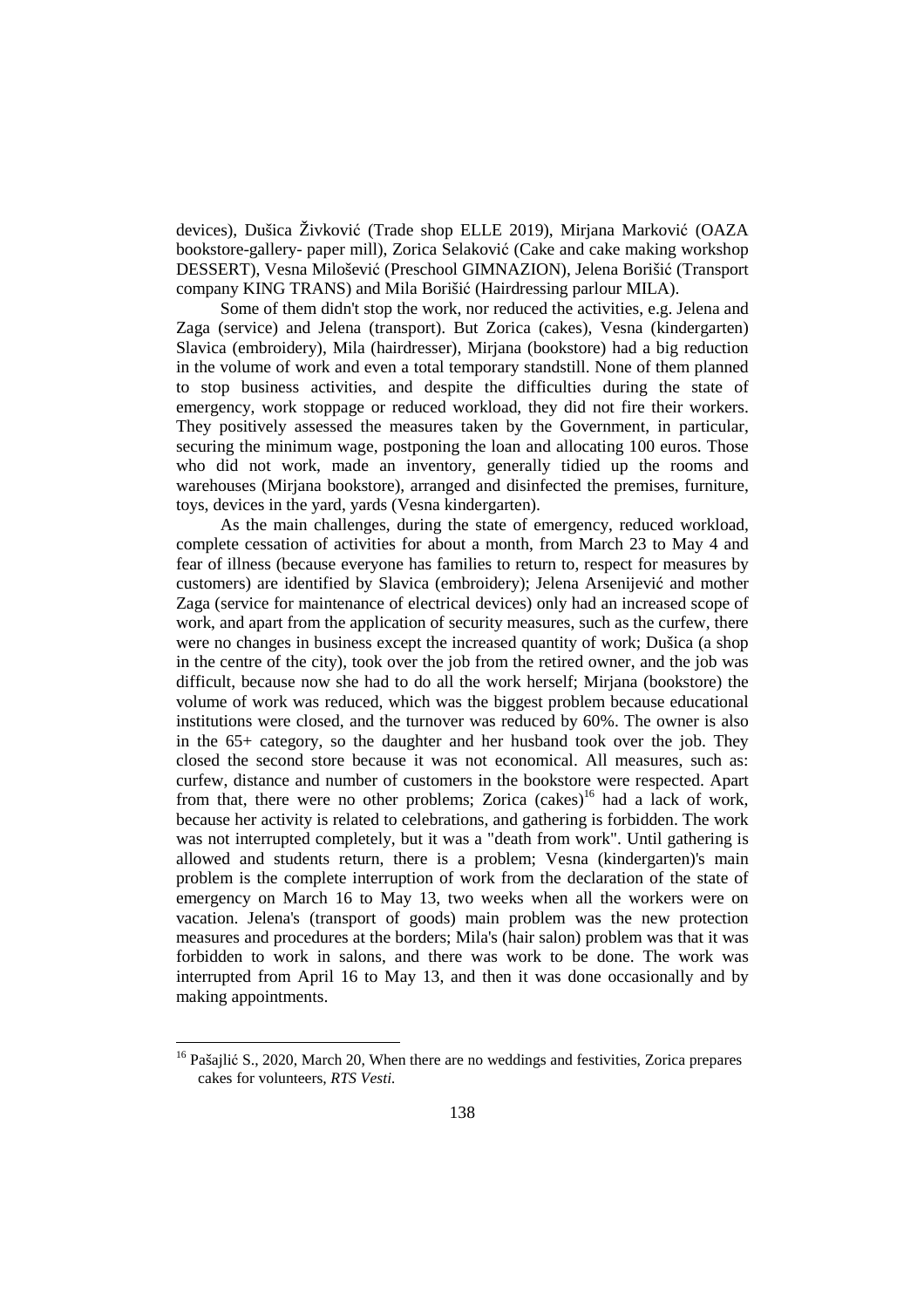Expectations after the end of the state of emergency, ways to return to normal? Slavica (embroidery) says that everything is slowly returning to normal, although without many customers, but she used the interruption for new models that she will apply, she purchased goods, planned further steps; Jelena and mother Zaga (service) said that everything was the same for them. They continue to serve both people and the state, as they said; Dušica (trade shop) says that everything is slowly returning to normal and that she is already thinking about moving; Mirjana (bookstore) is back in business, but the expectations still cannot be met until schools and colleges open, where the main clientele comes from; Zorica (cakes) says that she will return to normal 100% only when gatherings are possible again. Now she works in a pastry shop, preparing cakes and pastries for shops, but that is still not the case. According to her assessment, the recovery will follow by the end of the year. She did not fire any employees. They used vacations, unpaid leave, sick leave, etc.; Vesna (kindergarten) says that work has begun, but that it is still not in the capacity as before these events; Jelena (transport) is grateful that she has had a job all the time, and that, of course, precautionary measures are applied; Mila (hair salon) ties her return to normal to the construction of a building in which she will have a new salon, and "regular customers" do not allow her to stop working.

## **5. CONCLUSION**

Entrepreneurs are aware that it will be difficult after the crisis, probably harder than before, because the ways of overcoming the consequences are unknown to everyone. They are all afraid of that uncertainty. But, on the other hand, people in Serbia have always been living "from the beginning", and also, this will probably be one such story of new beginnings. As stated in the research on the work of women entrepreneurs, perhaps the cooperation of women and their mutual support is a winning combination. In addition, entrepreneurship has the ability to transform in accordance with the needs of jobs and services dictated by the market, because less capital is at stake, and thus fewer risks and losses, fewer employees (usually relatives and friends) facilitates good communication and recomposition of the work program in such and similar situations, perhaps in some new crises. These small companies do not have a gathered accumulation and in a situation when they have additional costs, and reduced turnover, their profitability is endangered. Therefore, the role of the state must not be negligible, flat and politically abused, but must have an incentive character to return to the "normal track". However, such crises have actually shown the importance of small business and their main asset - transformation. Because every crisis can also be a new opportunity.

Maintaining opportunities for women in business and all sectors of society is a condition for quality assurance - a long-term strategic need. It is not just the right attitude, it is the smart orientation. Erika Kvapilova, UN Representative for Women in Georgia, further emphasized the role of women's business: "The principles of women's empowerment offer business guidelines to encourage